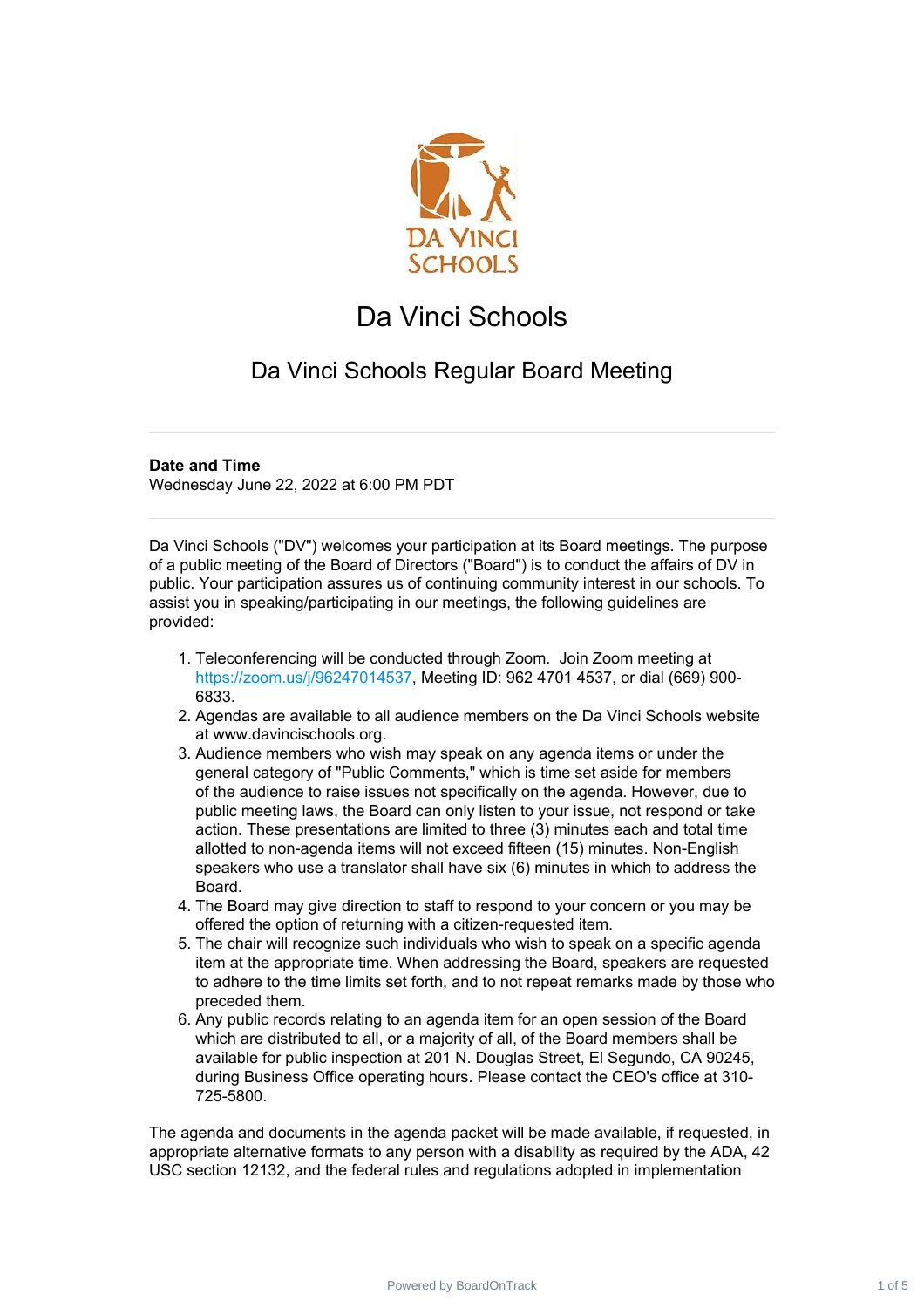thereof. To request a disability-related modification or accommodation, including auxiliary aids or services, you must contact the CEO's office at 310-725-5800 at least 48 hours before a regular meeting, and at least 12 hours before a special meeting. (Government Code § 54954.2(a)(1).)

| Agenda                                                                                                                                                                                                                                                | <b>Purpose</b> | <b>Presenter</b>                 | Time            |
|-------------------------------------------------------------------------------------------------------------------------------------------------------------------------------------------------------------------------------------------------------|----------------|----------------------------------|-----------------|
|                                                                                                                                                                                                                                                       |                |                                  |                 |
| I. Opening Items                                                                                                                                                                                                                                      |                |                                  | 6:00 PM         |
| Opening Items                                                                                                                                                                                                                                         |                |                                  |                 |
| A. Call the Meeting to Order                                                                                                                                                                                                                          |                | Don.<br><b>Brann</b>             | 1 m             |
| <b>B.</b> Record Attendance and Guests                                                                                                                                                                                                                |                | Alison<br>Wohlwerth              |                 |
| C. Special Board Action - Approve and Adopt Board<br>Resolution for Teleconference Board Meetings<br>Pursuant to Special Rules in Government Code<br>Section 54953(e)                                                                                 | Vote           | Don<br><b>Brann</b>              | 1 m             |
| The Da Vinci Schools Board of Trustees may hold fully virtual teleconference effective June<br>1, 2022 by complying with the special rules under Government Code Section 54953(e) of<br>the Ralph M. Brown Act, in accordance with Assembly Bill 361. |                |                                  |                 |
| <b>D.</b> Approval of Agenda                                                                                                                                                                                                                          | Vote           | Don<br><b>Brann</b>              | 1 m             |
| Call for any changes to the agenda before a motion to approve the agenda is made and<br>seconded.                                                                                                                                                     |                |                                  |                 |
| <b>E.</b> Public Comments                                                                                                                                                                                                                             |                | Don<br><b>Brann</b>              | 5 m             |
| Please see Notice above.                                                                                                                                                                                                                              |                |                                  |                 |
| <b>II. Action Item</b>                                                                                                                                                                                                                                |                |                                  | 6:08 PM         |
| A. Discussion of Candidates for Open Board Seat                                                                                                                                                                                                       | FYI            | Jo<br>Webber,<br>Ray<br>Santiago | 5 m             |
| <b>B.</b> Approve Nomination of New Member                                                                                                                                                                                                            | Vote           | Don<br><b>Brann</b>              | 1 m             |
| If the nomination is approved, the candidate's name will be forwarded to the Wiseburn<br>Unified School District Board of Trustees for confirmation.                                                                                                  |                |                                  |                 |
| III. Information                                                                                                                                                                                                                                      |                |                                  | 6:14 PM         |
| A. Public Hearing for 2022-23 Local Control and<br>Accountability Plans (LCAP), 2022-23 Budget                                                                                                                                                        | FYI            | Don<br>Brann,                    | 10 <sub>m</sub> |

Principals

Overview for Parents, and the Supplement to the

Communications, Design, Science, and Connect

Annual Update for 2021-22 for Da Vinci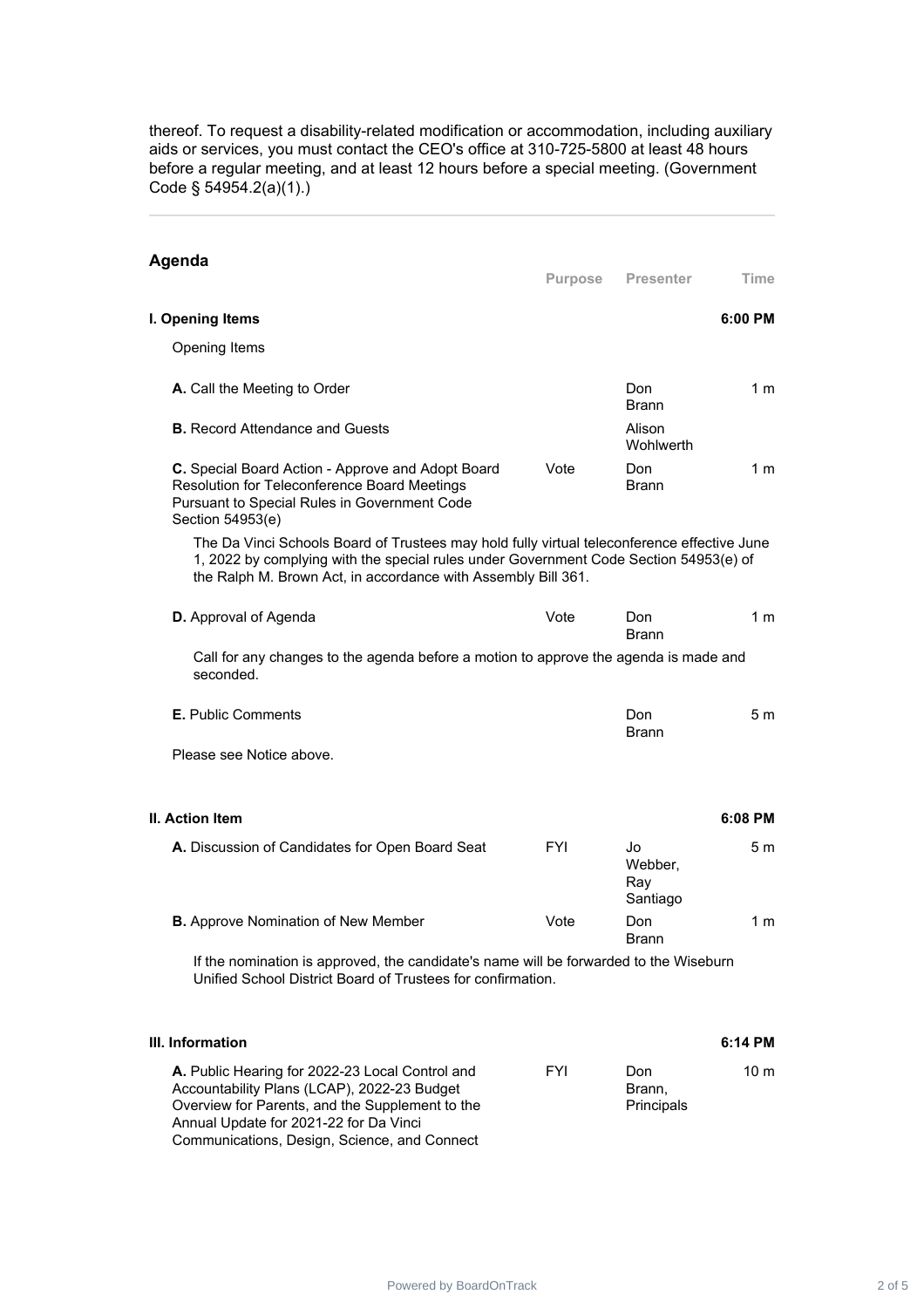|                                                                                                                                                                                                                                                                                                                                                                                   | <b>Purpose</b> | <b>Presenter</b>                       | Time            |  |
|-----------------------------------------------------------------------------------------------------------------------------------------------------------------------------------------------------------------------------------------------------------------------------------------------------------------------------------------------------------------------------------|----------------|----------------------------------------|-----------------|--|
| • 2022-23 LCAP Update Presentation by the Principals                                                                                                                                                                                                                                                                                                                              |                |                                        |                 |  |
| <b>B.</b> Public Notice: Commission on Teacher<br><b>Credentialing Waiver Request</b>                                                                                                                                                                                                                                                                                             | <b>FYI</b>     | Jennifer<br>Hawn                       | 1 <sub>m</sub>  |  |
| Due to a shortage of Speech Language Pathologists, Da Vinci Schools is requesting a<br>Variable Term Waiver for a Speech Language Pathologist Services credential from the<br>Commission on Teacher Credentialing for the 2022-2023 school year for Da Vinci Schools<br>Employee, Melissa Martin. Public Notice at a School Board meeting is a requirement of the<br>application. |                |                                        |                 |  |
| <b>C.</b> From the Board                                                                                                                                                                                                                                                                                                                                                          | <b>FYI</b>     | Don<br><b>Brann</b>                    | 5 m             |  |
| <b>D.</b> Working Group Update                                                                                                                                                                                                                                                                                                                                                    | <b>FYI</b>     | Don<br>Brann                           | 10 m            |  |
| E. From the CEO/Superintendent                                                                                                                                                                                                                                                                                                                                                    | <b>FYI</b>     | Matthew<br>Wunder                      | 5 m             |  |
| F. Presentation: Universal Pre-Kindergarten Planning<br>and Implementation Grant                                                                                                                                                                                                                                                                                                  | <b>FYI</b>     | Kaitlin<br>Toon,<br>Michelle<br>Rainey | 5 m             |  |
| <b>G.</b> Financial Update                                                                                                                                                                                                                                                                                                                                                        | <b>FYI</b>     | Michael<br>Amato                       | 25 <sub>m</sub> |  |
| • May Financial Statements<br>• 2022-23 Annual Budget                                                                                                                                                                                                                                                                                                                             |                |                                        |                 |  |
| H. Operations Update                                                                                                                                                                                                                                                                                                                                                              | <b>FYI</b>     | Vicente<br><b>Bravo</b>                | 10 <sub>m</sub> |  |
| • Summer Projects                                                                                                                                                                                                                                                                                                                                                                 |                |                                        |                 |  |
| <b>IV. Approval of Minutes</b>                                                                                                                                                                                                                                                                                                                                                    |                |                                        | 7:25 PM         |  |
| A. Approval of Minutes for the May 25, 2022 Regular                                                                                                                                                                                                                                                                                                                               | Approve        | Don                                    | 1 m             |  |
| Da Vinci Schools Board Meeting                                                                                                                                                                                                                                                                                                                                                    | <b>Minutes</b> | <b>Brann</b>                           |                 |  |
| V. Consent Agenda                                                                                                                                                                                                                                                                                                                                                                 |                |                                        | 7:26 PM         |  |
| A. Accept Da Vinci Schools Payment Register - May<br>2022                                                                                                                                                                                                                                                                                                                         | Vote           | Don<br>Brann                           | 1 m             |  |
| Check and ACH transactions over \$10K in the month of May, presented by management to<br>the Board for approval, as previously agreed.                                                                                                                                                                                                                                            |                |                                        |                 |  |
| B. Approve the 2022-23 Annual Budget                                                                                                                                                                                                                                                                                                                                              | Vote           | Don<br><b>Brann</b>                    | 1 m             |  |
| C. Approve Additional Designation of \$984 in<br>Unrestricted Net Assets for Deferred Maintenance to<br>Adjust for Final FY20-21 Audited Results                                                                                                                                                                                                                                  | Vote           | Don<br>Brann                           | 1 m             |  |
|                                                                                                                                                                                                                                                                                                                                                                                   |                |                                        |                 |  |

Based on our Final FY20-21 Audited Results for Total LCFF Revenue, 1% is to be Designated as Deferred Maintenance per the WUSD FUA. The Board previously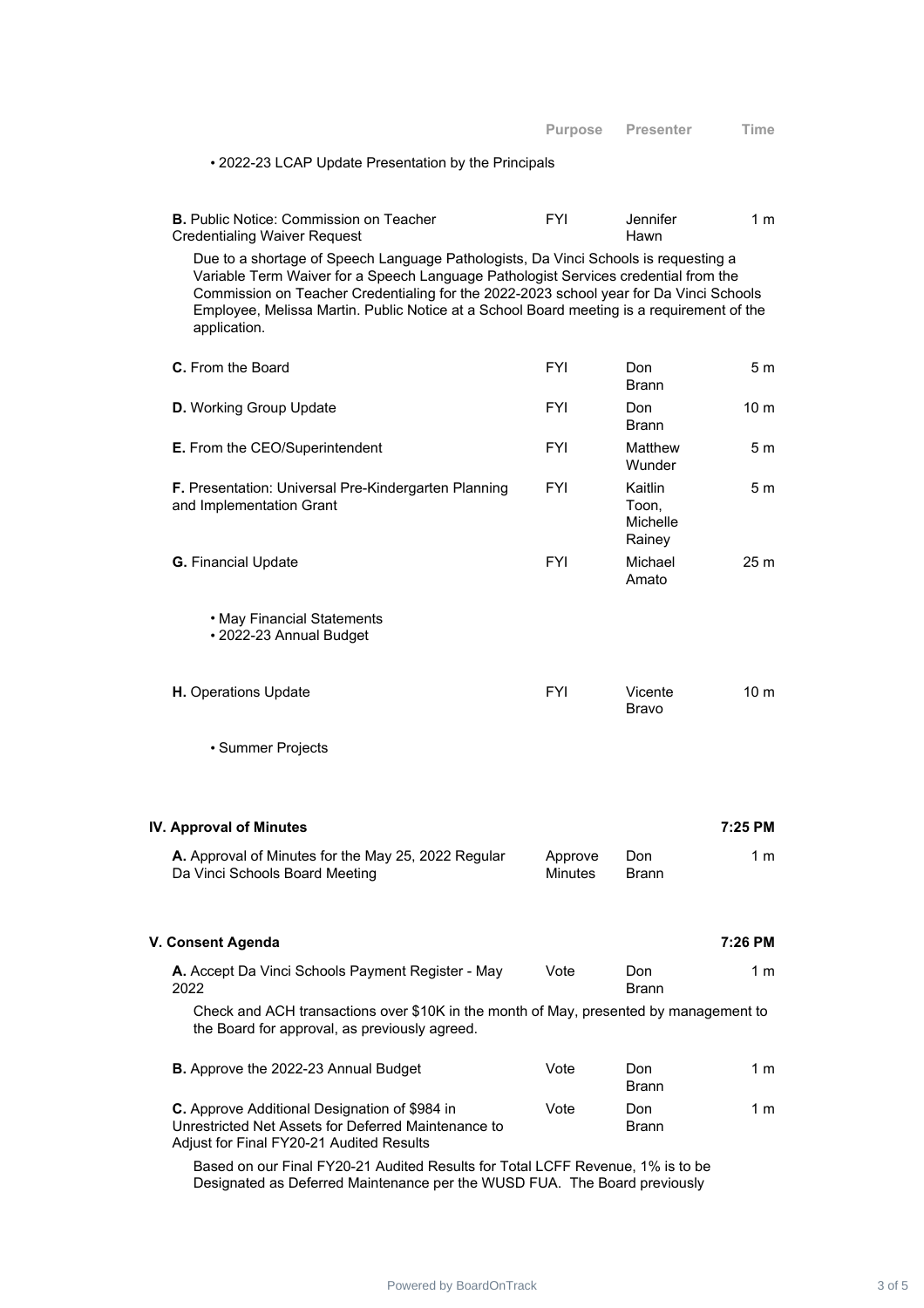| Designated for Deferred Maintenance for FY20-21 Results, however this was based on the<br>unaudited results. An additional \$984 is required to be designated to match the Audit.                                                                                        | Purpose        | <b>Presenter</b>    | Time           |
|--------------------------------------------------------------------------------------------------------------------------------------------------------------------------------------------------------------------------------------------------------------------------|----------------|---------------------|----------------|
| D. Approve 2022-23 Business and Workers'<br>Compensation Insurance Not to Exceed \$582,648                                                                                                                                                                               | Vote           | Don<br><b>Brann</b> | 1 m            |
| E. Approve Increase in Athletics Coaching Stipends                                                                                                                                                                                                                       | Vote           | Don<br><b>Brann</b> | 1 <sub>m</sub> |
| A comparison survey of neighboring conducted schools has been and staff recommend<br>increasing athletic stipends from \$2,800 to \$3,800 (Head Coach) and from \$2,000 to \$3,000<br>(JV/Asst Coach). The increased amounts have been included in the 2022-2023 budget. |                |                     |                |
| F. Approve Settlement Agreement for Special<br><b>Education Services</b>                                                                                                                                                                                                 | Vote           | Don<br><b>Brann</b> | 1 m            |
| Settlement agreement for a Connect K-8 student for the 2022-2023 school year. Settled<br>amount for educational purposes (including tuition and transportation) is not to exceed<br>\$45,000.00.                                                                         |                |                     |                |
| G. Approve Universal Pre-Kindergarten Planning and<br>Implementation (UPK) Grant Plan                                                                                                                                                                                    | Vote           | Don<br><b>Brann</b> | 1 <sub>m</sub> |
| H. Approve 2022-23 Local Control and Accountability<br>Plans (LCAP), 2022-23 LCFF Budget Overview for<br>Parents, and Supplement to the Annual Update for<br>2021-22 for Da Vinci Communications, Design,<br>Science, and Connect                                        | Vote           | Don<br><b>Brann</b> | 1 m            |
| I. Approve the 2021-22 California Dashboard Local<br>Indicators for Da Vinci Communications, Design,<br>Science, and Connect                                                                                                                                             | Vote           | Don<br><b>Brann</b> | 1 m            |
| J. Approve Commission on Teacher Credentialing<br><b>Waiver Request</b>                                                                                                                                                                                                  | Vote           | Don<br><b>Brann</b> | 1 m            |
| Public Notice has been given; the Board's approval is hereby requested.                                                                                                                                                                                                  |                |                     |                |
| K. Approve Cheer Pilot Program 2022-23                                                                                                                                                                                                                                   | Vote           | Don<br><b>Brann</b> | 1 <sub>m</sub> |
| Athletic Director D.R. Moreland has worked with staff and students on a pilot cheer program<br>for 2022-23. Seed funding comes to \$8,000 and is included in the 2022-2023 budget.                                                                                       |                |                     |                |
| VI. Closed Session                                                                                                                                                                                                                                                       |                |                     | 7:37 PM        |
| A. Conference with Legal Counsel                                                                                                                                                                                                                                         | <b>Discuss</b> | Don<br>Brann        | 60 m           |

Conference with Legal Counsel

• Significant Exposure to Litigation Pursuant to Gov. Code §54956.9(b) - 1 matter • Employee Discipline/Dismissal/Release (Gov. Code §54954.5) - 1 matter

| VII. Closing Items                                            |            |                     | 8:37 PM |
|---------------------------------------------------------------|------------|---------------------|---------|
| A. Reconvene for Public Session & Closed Session<br>Reporting | <b>FYI</b> | Don<br><b>Brann</b> | 1 m     |
| <b>B.</b> Adjourn Meeting                                     | Vote       | Don<br><b>Brann</b> | 1 m     |